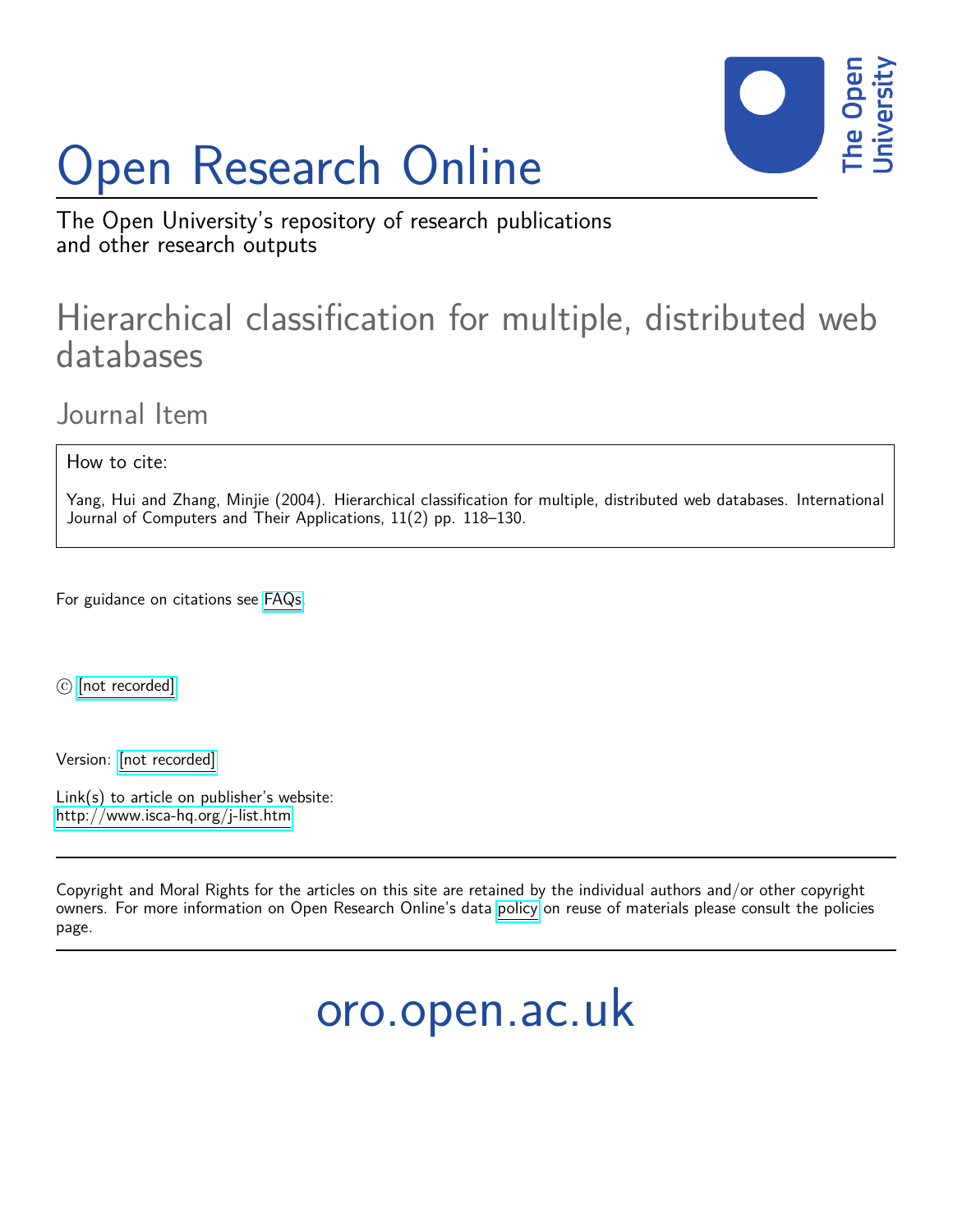### **Hierarchical Classification for Multiple, Distributed Web Databases**

Hui Yang and Minjie Zhang\* University of Wollongong, Wollongong, NSW 2522, AUSTRALIA

#### **Abstract**

 The proliferation of online information resources increases the importance of effective and efficient distributed searching. Our research aims to provide an alternative hierarchical categorization and search capability based on a Bayesian network learning algorithm. Our proposed approach, which is grounded on automatic textual analysis of subject content of online web databases, attempts to address the database selection problem by first classifying web databases into a hierarchy of topic categories. The experimental results reported demonstrate that such a classification approach not only effectively reduces the class search space, but also helps to significantly improve the accuracy of classification performance.

 **Key Words**: Hierarchical classification, Bayesian classifiers, multiple web databases.

#### **1 Introduction**

 As the Internet has rapidly proliferated over the past decades, especially World Wide Web (WWW), web users have witnessed an explosion in the availability of online information from distributed web databases. Despite the usefulness of various search engines such as Yahoo and AltaVista, web users still feel frustrated in profitably utilizing such large amounts of information. One potential problem of current dilemmas is the *database selection* problem; that is, how to optimally select a number of databases from such a vast information source, which are most likely to provide the useful information with respect to a given user query. We believe that an automatic and robust method called database classification, which partitions multiple, distributed web databases based on their subject contents into classification schemes, will be helpful for efficient and fruitful database selection.

 Classification of textual documents as a useful technique for information retrieval has long attracted significant attention from information science researchers [20]. Since web databases usually consist of hundreds of thousands textual documents, text classification techniques can easily be applied

 $\overline{a}$ 

to database classification.

There are quite a number of special–purpose databases which focus on documents in confined subject domains such as IEEE and ACM digital library databases on the Internet, while there are also some large-scale general–purpose databases which cover wide-ranging web contents of various topic categories. The above characteristics of web databases make it feasible to organize and manage web databases in a structured hierarchy of topics. We believe that the use of a hierarchy can decompose the classification task into a set of smaller tasks, each of which only corresponds to a small split in the hierarchical tree. Such a hierarchical structure makes accomplishment of the classification work more effective and efficient.

 Several researchers have recently investigated the use of hierarchies for text classification and have received encouraging achievements [12, 19, 25]. Our work differs from earlier work in the following important aspects. First, as we know, most of hierarchical classification methods only treat the classes (categories) in the hierarchy as a simple vertical parent-child relationship between different levels. But, in practice, the relationships between classes in the hierarchy are usually more complicate such as the horizontal relationship between classes. Hence, to better express the correlation of the classes, we consider the horizontally logical relationship among the classes at the same level during the construction of the topic hierarchy. Second, we use a variation of a probabilistic Bayesian model based on Naive Bayes learning techniques [16] for automatic database classification. This model takes the special characteristics of databases into account, thus making itself more applicable to database classification rather than text document classification. Third, we propose a new category assignment strategy called possibility-window, which allows more appropriate categories to be chosen regarding the content of the databases. Our experimental results reported in this paper have demonstrated that our hierarchical classification methods can significantly improve the performance of database classification.

 The rest of our paper is structured as follows. In Section 2 we present an overview of text classification for information retrieval. In Section 3 we discuss the specific technique we use for database classification. We focus on a probabilistic model that provides a framework for the construction of a set of classifiers for a category-based search. In Sections 4 and 5

School of Information Technology & Computer Science. E-mail: hy92@uow.edu.au, minjie@uow.edu.au.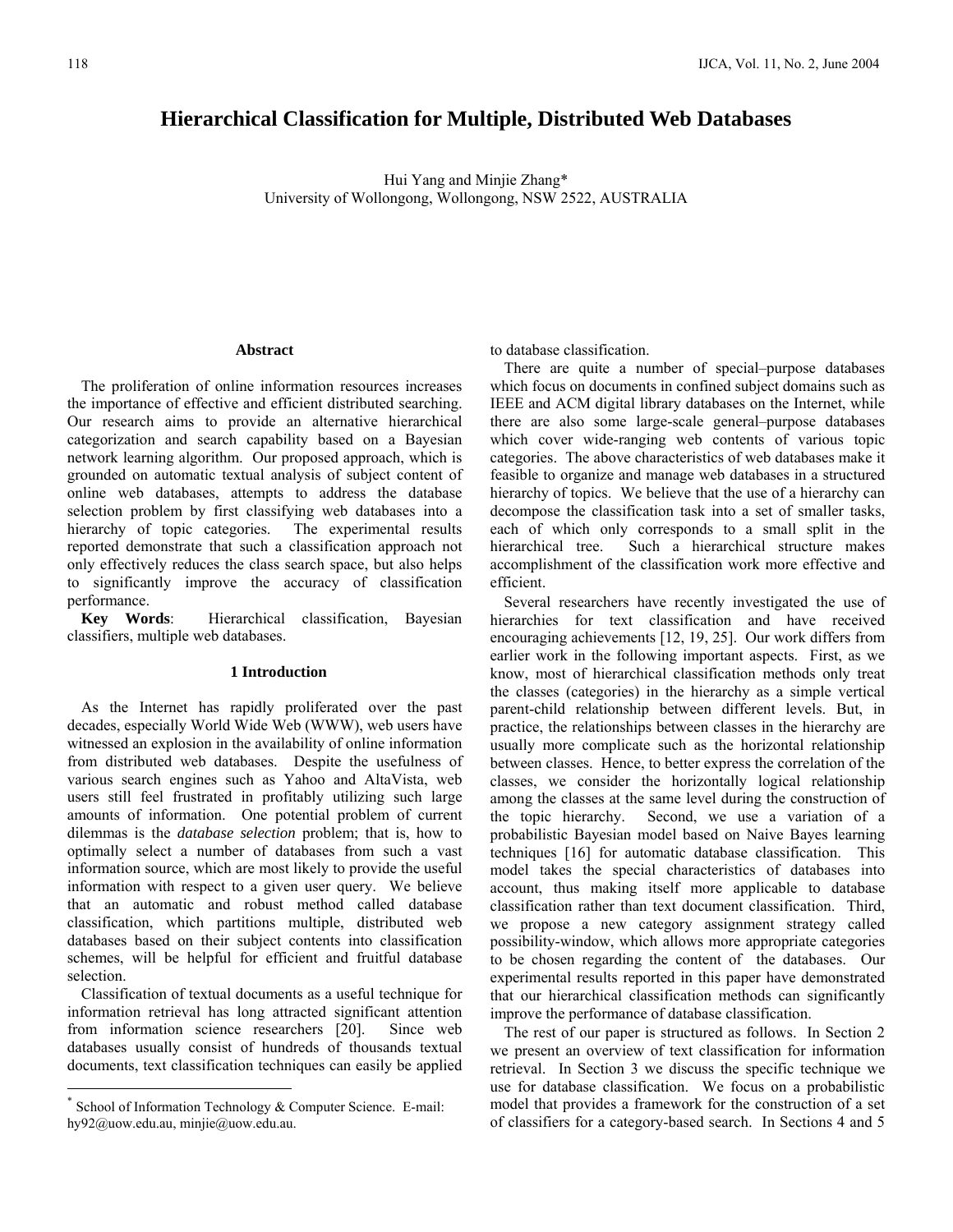we provide our experimental methodology and a variety of experimental results supporting our approach. Conclusions and future work are provided in Section 6.

#### **2 Related Work**

 With the exponential growth of digital libraries, and online databases on the Internet, system-aided classification techniques, which are used to organize and manage these emerging large–scale information sources, have recently become more and more promising and appealing to information science researchers. While work in text database classification is relatively new, a substantial body of research which looks at text document classification, has been occurring for decades.

 Although manual classification might produce good quality category assignments, it is hampered by the bottlenecks inherent in the manual way such as expensive costs (i.e., human participation) and the lack of scalability. Obviously, in many ways, machine learning techniques provide suitable solutions to solve the above problems. In recent studies a number of machine-learning techniques have been proposed to address the text classification problem. Among them exists mainly two types of learning techniques: supervised learning and unsupervised learning. Although they all depend on some labeled training data for category models to learn, the main difference of unsupervised learning from supervised learning is that in unsupervised learning once category models are trained, new data instances can be added with little or no outside interference (e.g., human efforts).

 A wide range of research has been devoted to text-based classification algorithms based on supervised learning techniques, including the linear classification algorithm [17] and decision tree or rule induction [1, 24]. In addition, there has been some work on unsupervised learning in textual analysis application [2, 10]. Moreover, some comparative studies were found [3, 8] which discovered various clustering methods perform differently under different sets of conditions.

 Due to good performance on clustering and learning abilities [14], neural network techniques have recently been studied for text classification application by researchers. There exists some neural network clustering algorithms for text classification, which are based either on supervised or unsupervised learning. Schutze, et al. [24] present a two-layer back-propagation-like neural network for document learning. Chen, et al. [4] adopt a variation of the hopfield network for concept classification of electronic brainstorming comments. In their recent work [5] they have also developed a multilayed Kohonen self-organizing feature map (SOFM) to categorize Internet homepages.

 Although text database classification is a relatively new research area, a number of research efforts have still been devoted to it. Gauch, et al. [11] manually construct query probes to facilitate the classification of text databases. In [15] Ipeirotis, et al. introduce an automatic database classification method based on the number of matches that each query probe generates at the databases. The formation of queries comes from a rule-based document classification. In [19] a concept hierarchy is constructed for text database categorization. Each concept description is treated as a query that is submitted to the database. The documents retrieved from the database are used to calculate the similarity between the concept and the database.

#### **3 Probabilistic Framework for Hierarchical Classification**

 For a moderate number of databases (e.g., hundreds of databases), a "flattened" class space with each class (topic) for every leaf in the hierarchy is suitable. We can train a single classifier so that each database is precisely categorized into one of the possible basic classes. Unfortunately, when the number of databases is very large, such as thousands or tens of thousands, this simplistic approach will be hampered by computational costs. This is because using a single flattened classifier, the similarity estimation of the most relevant topic for each database could be time-consuming in the case of a large number of databases. For this reason, we introduce a hierarchical structure of topics, which allows us only to focus on the relevant topic area beginning from the root level. As a result, the topic number of probability estimation can be drastically reduced. Comparatively speaking, the hierarchical approach obtains significant efficiency gains over the standard flat approach.

 In this paper we have chosen to focus on probabilistic methods used for hierarchical classification. The probabilistic model provides an efficient means for producing a set of classifiers used in the hierarchy of topics. In this section we give a brief overview of the probabilistic model and its application to database classification.

#### **3.1 Hierarchical Structure of Topics for Databases**

 Hierarchical structure of topics has long been used in special purpose collection of documents [13]. More recently, several large-scale Internet search engines such as Yahoo and Infoseek have also adopted such hierarchies to manage the World Wide Web to conveniently guide users to their appropriate topic of interest. It is sensible to utilize the existing well-known category hierarchies such as Yahoo to build our own hierarchical structure since they are widespread and familiar to web users.

 We first describe the structured hierarchy of topics. Figure 1 shows a topic directory which is a hierarchical architecture of three layers. The tree hierarchy contains nodes at different levels indicating topics of interests to users. It is easy to see that topics in the hierarchical structure are ordered from general broad topics (top) to more narrow ones (bottom), and the leaf nodes point to specific and unambiguous subjects. Topics close to each other in the hierarchy typically have a lot more in common with each other than topics far apart. Nodes "Database" and "Platform" are close in the content of subject, but they are quite different from the nodes "Video" and "Image" which belong to another parent node "Multimedia".

 The hierarchical structure treats the topics as a collection of topic sets, each of which consists only of a small set of topics. As we see from Figure 1, each node (except root node and leaf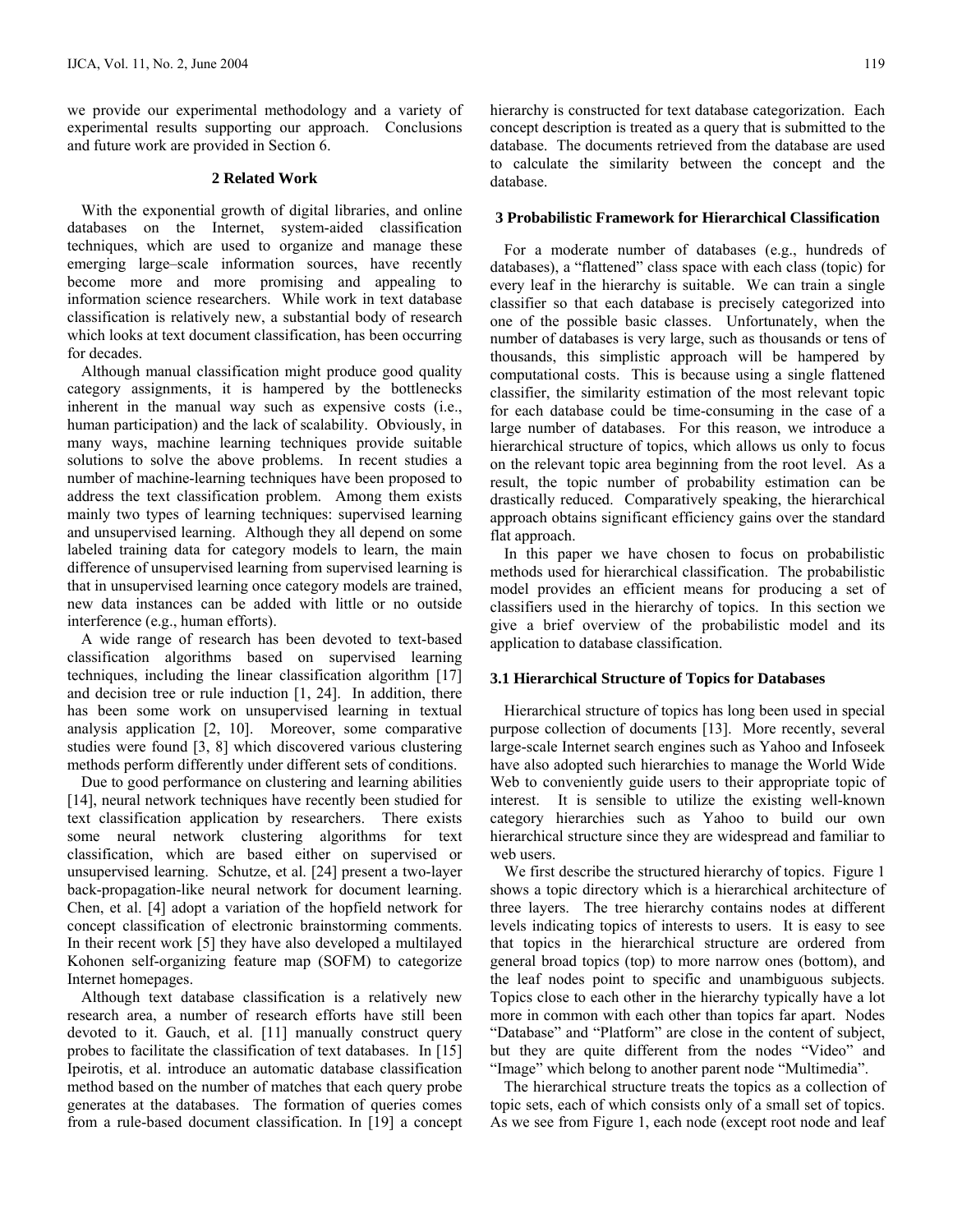nodes) in the hierarchy actually have two roles, a parent node and a child node. On the one hand when it is used as a parent node, in practice, it is a cluster which corresponds to a topic set. On the other hand, when it is used as a child node, it is only a single topic (class). For example, for node "computers", when it is a child node for the root node, it only points to the topic "Computers", while when it is a parent node for node "software", it actually corresponds to the topic set {"software", "hardware", … , "Internet", "multimedia"}.

 For all parent nodes, each node has a classifier that distinguishes one class from a set of classes. Since the classifier at a node only needs to focus on a small set of topics rather than overall topics, it is possible to make the classification more accurate. Therefore, such a hierarchical topic structure actually decomposes the classification task into a set of simpler subtasks, which can be solved much more efficiently and, hopefully, more accurately as well.

#### **3.2 Bayesian Classifiers**

 **3.2.1 Feature Selection**. In order to distinguish the appropriate class from a set of classes in the hierarchical classification scheme, a set of features that have enough discriminating power are needed for the classifier. For example, in text classification, the features are the words that strongly associate with one specific category. Theoretically, the more the features represent a class, the more useful it is for the classifier to distinguish the classes. Unfortunately, it is impractical to simply implement the above idea as described, since the computation cost is exponential in the number of the features. Thus there is a fundamental trade-off between a large feature space and classification accuracy. However, the issue of how best to select optimal features for the classes will be studied in our future research and will not be reported in this paper. Here we employ a feature selection technique called Latent Semantic Indexing (LSI) reported in [6, 7] to produce a smaller subset of the most important features for the class with minimal loss in accuracy.

**LSI** serves as a means of data compression that represents features and documents by a low-dimensional linear combination of orthogonal indexing variables. It can best capture the important information contained in a large number of terms with a much smaller number of factors. In particular, it is useful for eliminating the redundancy in word features that is due to term dependence.

 **3.2.2 Construction of Naive Bayes Classifiers**. A training set of labelled feature vectors are used to induce a classification model. This model is then used to predict the class label for a set of previously unseen data instances (e.g., web databases). Optimistically, the feature vectors will fully determine the appropriate topic class. As we know however, the training data, which is simply a sample from the underlying population of relevant documents about the class, may not adequately characterize its true distribution since the training set provides only a rough approximation. Thus we use a probability distribution to model the classification function. Formally, for each feature  $f_i$  in the feature space  $F$ , we have a probability  $\Pr(f_i|c_k)$  in the possible cluster *C*, where  $c_k \in C$ , and *C* is a set of classes denoted as  $C = \{c_1, c_2, \dots, c_M\}$ ;  $f_i \in F$ , and *F* is a set of features described as  $F = \{f_1, f_2, \dots, f_N\}$ ;  $\Pr(f_i|c_k)$  is the probabilistic distributions for each feature  $f_i$  ( $f_i \in F$ ) in class  $c_k$ . This ensures that in the class network each feature will be taken into account for the classification. A learning algorithm utilizes the feature information that is obtained from the training set using the *LSI* method to construct a classifier.

Recent work in supervised learning has shown that a simple Bayesian classifier with the assumption of independence among features is competitive in textual classification [17, 26]. A Bayesian network [21] provides a compacted representation of probabilistic distributions over the training data. A Bayesian classifier is simply a Bayesian network applied to a classification domain.

 During construction of the classifiers in a hierarchical scheme, we limit our attention to a set of Naive Bayes network structures. Unlike other ordinary Naive Bayes structures, we add horizontal lines between some classes in the same level to common that one document contains the content of multiple topics rather than a single one. Thus, the relationships of these



Figure 1: A Small Fraction of the Topic Hierarchical Structure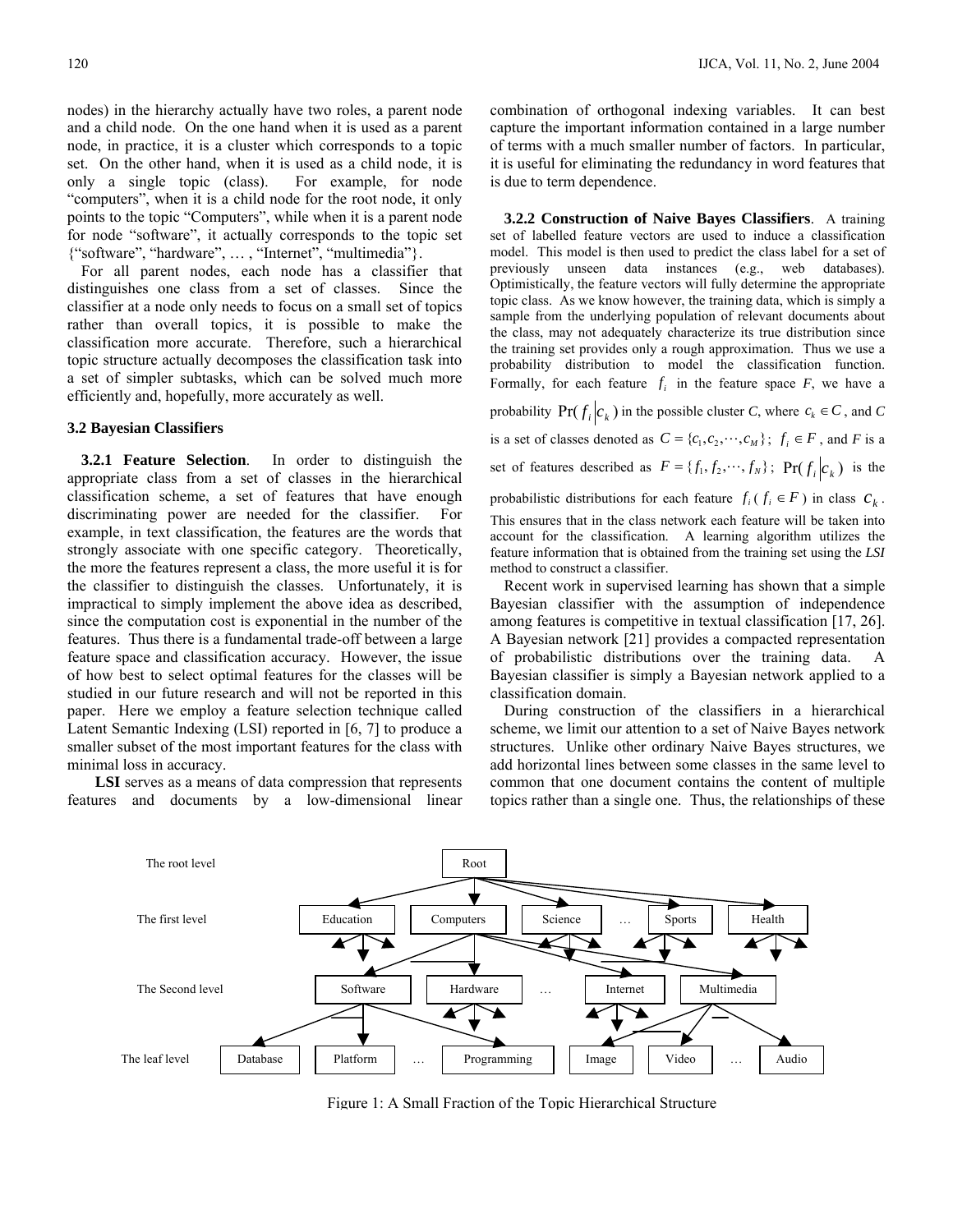

Figure 2: The structure of the Naive Bayes Network for a classifier

topics are closer than those of other topics. For example, for the cluster "Computers", classes "Software" and "Hardware" usually have more cohesive relationship than class "Internet" or class "Multimedia" (see Figure 1). A line is then drawn between them denoting "*AND*" connection. Note that the process of adding these edges may involve a heuristic search on a hierarchical structure.

 Like most agglomerative clustering methods [12, 25], our hierarchical clustering algorithm constructs a cluster hierarchy from the bottom to the top by merging some subject-relevant classes one at a time. At the beginning, just the topics of the leaf level in the hierarchy associate with labeled training documents as the classes. For each leaf-level topic (class), a separate round of optimal feature selection is employed by the *LSI* method to obtain the most indicative features for this topic. Note that this feature selection is done starting from the original feature set which has been preprocessed by stop-word removal and stemming. Stop-words are first removed because they occur very frequently in the documents such as the words: 'the', 'a', 'we', 'of', 'but'. These frequent words are not helpful to the search results, and require a lot of processing power. In addition, many words have different variations. These variations have the same or similar meaning(s) such as the words "stepped", "steps" and "stepping". Due to different spellings, they cannot be directly matched to each other. Using Porter's stemming algorithm [22], different variations of the same word can be converted to the same word stem which is useful during the classification.

 With the framework of multinominal Naive Bayes text classification [16], the classifier can parameterize each class separately with the prior probability for each class  $c_k$  in the leaf level,  $Pr(c_k)$  and the probabilistic distributions for each feature  $f_i$  ( $f_i \in F$ ) given the class  $c_k$ ,  $Pr(f_i | c_k)$ . Thus, each leaf-level topic, in practice, consists of a set of the most important features with the parameters  $Pr(f_i | c_k)$ .

 The last-second-level topics are then used as class labels. Note that every node in the last-second-level topic has only a subset of the total class labels in the leaf level. As we have observed, the most informative features at the lower-level child class are likely to be particularly useful for its high-level parent class. We will only present our method for constructing the classifiers at the last-second level. The construction of the classifiers at other higher levels are implemented in a similar way.

**Definition 1.** Cluster *C* is a superclass of a number of classes presented as  $C = \{c_1, c_2, \dots, c_M\}$ , where  $c_k$  (1 ≤ *k* ≤ *M*) is a class of cluster *C*.  $F^C$  is the feature space for the cluster *C*, which is described as  $F^c = \{f_1, f_2, \dots, f_N\}$ , where  $F^c$ is the feature space set of all the classes, namely,  $F^{C} = F_1 \cup F_2 \cup \cdots \cup F_M$ ,  $F_k$  corresponds to the feature space of class  $c_k$ , and  $f_i(1 \le i \le N)$  is a distinct feature vector in this feature space  $F^C$ .

 **Definition 2**. For the given cluster *C*,  $R(c_i, c_k)$  is a logic connection function for the classes,  $c_i$  and  $c_k$  (1 ≤ *j*,  $k \le M$ ,  $j \ne k$ ).

 Assume that for the given cluster *C*, the probabilistic distribution for each feature  $f_i$  to each class  $c_k$ ,  $Pr(f_i | c_k)$ , and the prior probability for each class  $c_k$ ,  $Pr(c_k)$ , are known. We can easily calculate the probabilistic distribution for each feature  $f_i$  to the cluster C,  $Pr(f_i | C)$ . For a feature vector  $f_i$ , assume that  $f_i$  exists in the feature space  $F_k$  of a certain class  $c_k$ , where  $c_k \in C$ .

1) If 
$$
\forall
$$
  $F_j \in F^c(1 \le j \le M, j \ne k)$ ,  $f_i \notin F_j$ , then  

$$
Pr(f_i | C) = Pr(f_i | c_k)
$$
(1)

2) If  $\exists$   $F_i \in F^C$  ( $1 \le j \le M$ ,  $j \ne k$ ),  $f_i \in F_i \cap F_k$ , then

$$
Pr(f_i | C) = \begin{cases} \text{Min}(Pr(f_i | c_j), Pr(f_i | c_k)) & R(c_j, c_k) = AND \\ \text{Max}(Pr(f_i | c_j), Pr(f_i | c_k)) & \text{otherwise} \end{cases} \tag{2}
$$

The prior probability for the cluster  $C$ ,  $Pr(C)$  will be

$$
Pr(C) = \frac{1 + \sum_{c_k \in C} Pr(c_k)}{M + N}
$$
 (3)

where *N* indicates the number of classes in the level in which the cluster *C* lies, and *M* is the number of classes in the cluster *C*.

Since the feature space  $F^c$  for cluster *C* is the combination of all the feature space of all the classes, the size of the feature will possibly be very large, so it may result in the timeconsuming problem of classification computation for a classifier. To solve the above problem, we will eliminate those features with too small  $Pr(f_i | C)$  in that such features are generally not able to improve classification accuracy. Finally, for each last-second-level class, we construct a separate classifier with the appropriate reduced-feature set.

 For example, assume that the cluster *C* "software" consists of three classes (see Figure 3),  $c_1$ ="Database",  $c_2$ =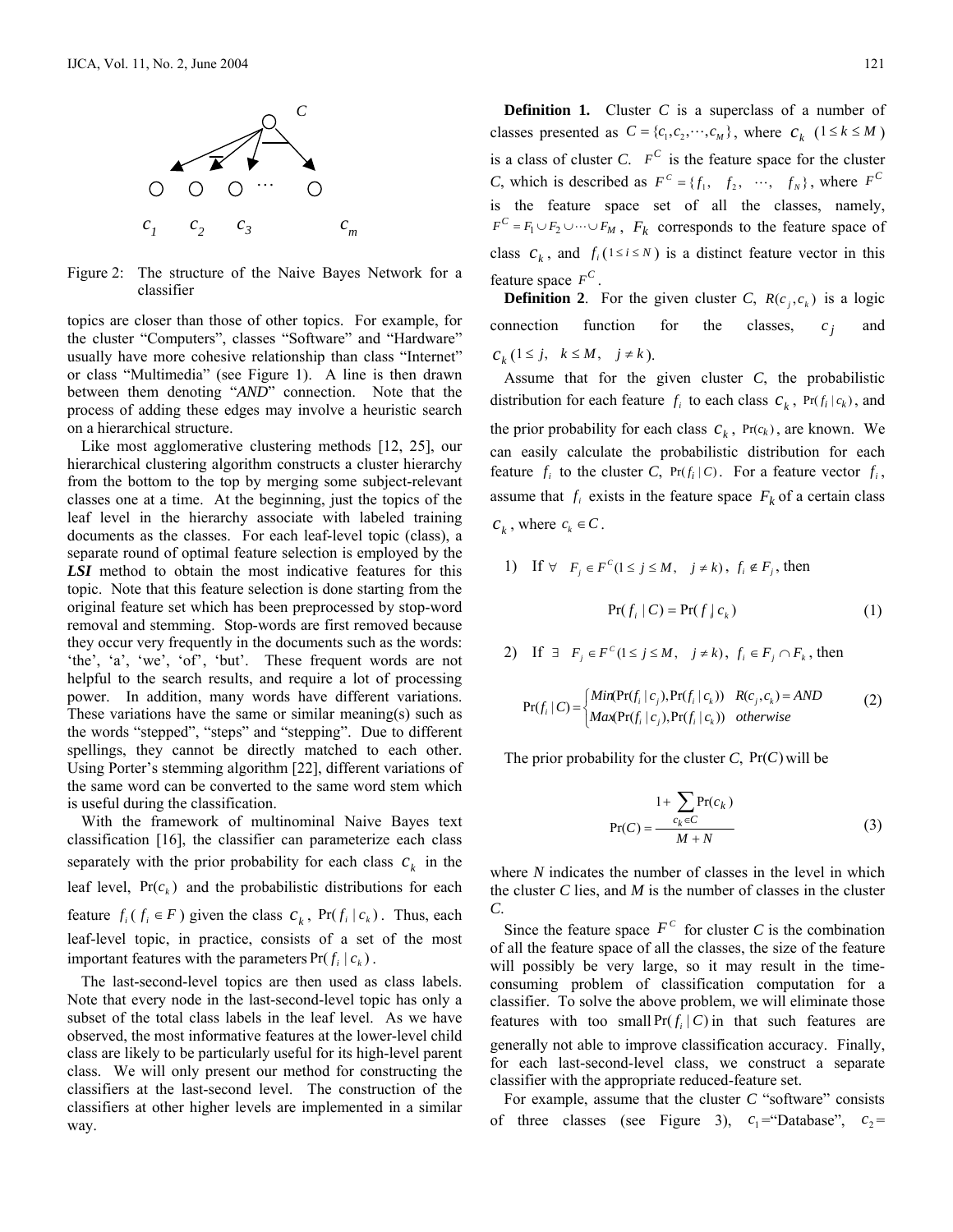"Platform", and  $c_3$  = "Programming", respectively. Among them, the logic connection of the classes,  $c_1$  and  $c_2$ :  $R(c_1, c_2)$  = "AND". For each class, the prior probabilities for each class are,  $Pr(c_1)=0.3$ ,  $Pr(c_2)=0.4$ , and  $Pr(c_3)=0.3$ . Thus, according to Equation 3, the prior probabilities for cluster *C*:  $Pr(C) = \frac{1 + (0.3 + 0.4 + 0.3)}{3 + 10} = 0.2$  (assume that the number of

classes of the level in which the cluster *C* belongs is 10).

The probabilistic distributions for the feature  $f_1$ , "Windows", to each class are,  $Pr(f_1 | c_1) = 0.4$ ,  $Pr(f_1 | c_2) = 0.5$ , and  $Pr(f_1 | c_2) = 0.45$ . According to Equation 2 and the logic relationship among the classes, the probabilistic distribution for the feature  $f_1$  to the cluster  $C$ ,  $Pr(f_1 | C) = (0.4 \cap 0.5) \cup 0.45 = 0.45$ . Since the feature  $f_1$ , "Oracle" only appears in the class  $c_1$ , the probabilistic distribution for the feature  $f_2$  to the cluster  $C$ ,  $Pr(f_2 | C) = Pr(f_2 | c_2) = 0.3$ . Finally, we can obtain the feature space  $F<sup>c</sup>$  and the probabilistic distributions for each feature in  $F^c$  shown as Table 1.

#### **3.3 Hierarchical Classification Strategies**

**3.3.1 Hierarchical Classifying Web Databases.** At first, the definition of a web database,  $S_i$ , is described as follows.

**Definition 3**. A web database  $S_i$  is a 3-tuple,  $S_i = \langle C_i, D_i, T_i \rangle$ , where  $C_i$  is the set of subject domain (topic) categories that the documents in database  $S_i$  come from;  $D_i$  is the set of documents that database  $S_i$  contains, and  $T_i$  is the set of distinct terms that occur in database  $S_i$ .

**Definition 4**. Suppose the database  $S_i$  has *s* distinct terms,

namely,  $T_i = \{t_1, t_2, \dots, t_s\}$ . Each term in the database can be represented as a two-dimension vector  $\{t_i, w_i\}$   $(1 \le j \le s)$ , where  $t_j$  is the term (word) occurring in the database  $S_i$ , and  $w_i$  is the weight (importance) of the term  $t_i$  due to its term frequency (i.e., the number of occurrence) in the database.

**Definition 5.** Consider that there exists a number of topic categories in database  $S_i$ , which can be described as  ${ C_i = \{c_1, c_2, \cdots, c_p\}}$ .

**Definition 6**. Suppose that database *S*<sub>*i*</sub> consists of a set of documents which can be represented as a vector:  $D_i = \{d_1, d_2, \dots, d_t\}$ , where *t* is the number of documents in the database  $S_i$ . For each document  $d_i$   $1 \le i \le r$ ,  $d_i$  can be similarly described as  $d_i = \{t_{i1}, t_{i2}, \dots, t_{is}\}$ , and each term in document *di* is also a two-dimension vector  ${t_{ij}, w_{ij}}$  (1 ≤ *j* ≤ *s*),  $w_{ij}$  is the weight (important) of the term  $t_{ii}$ .

Note that for the sake of expressive convenience,  $t_i$  in Definition 4 and  $t_{ij}$  in Definition 5, in practice, refer to the same term. The only difference between them is the weight of the term,  $W_i$  and  $W_{ij}$ :

$$
w_j = tf^*j \times icf_j \tag{4}
$$

$$
w_{ij} = tf_j \times idf_j \tag{5}
$$

where  $t f_j^*$  is the term frequency of the term occurring in the database  $S_i$ , *icf*<sub>j</sub> is the database frequency (the number of databases that have the term) in the test database collection.  $tf$ 



Figure 3: The Nave Bayes structure of the classifier for cluster "software"

Table 1: The feature space  $F^c$  and the probability distribution for each feature in  $F^c$  for the cluster *C* 

| 100101<br>$\frac{1}{1}$ in the space $\frac{1}{1}$<br>and the probability distribution for each reature in $\pm$<br>TOT the chapter C |                            |        |      |        |         |         |     |       |      |      |
|---------------------------------------------------------------------------------------------------------------------------------------|----------------------------|--------|------|--------|---------|---------|-----|-------|------|------|
|                                                                                                                                       | The Feature Space -        | Jracle | SQL  | Delphi | Windows | $U$ nix | Dos | ∟ınux |      | Java |
|                                                                                                                                       | $\mathcal{C}$<br>$Pr(f_i)$ | v      | 0.35 | U.J    | 0.45    | ∪.∟     |     |       | 0.35 | 0.35 |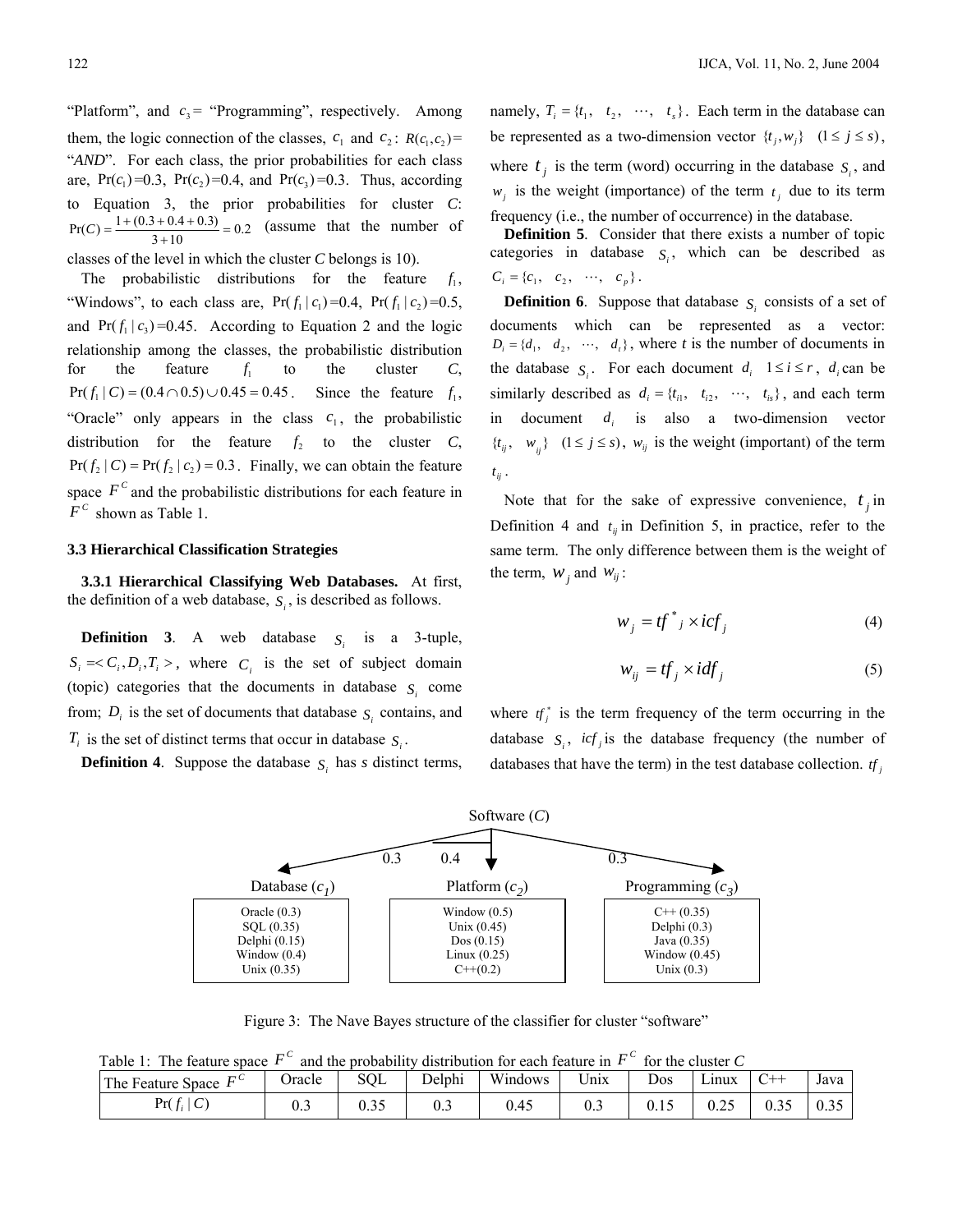is the term frequency of the term occurring in the document  $d_i$ , *idf* the database frequency (the number of databases that have the term) in database  $S_i$ . All the weights are normalized with the cosine function [23], which can range from 0 and 1.

 Note that in order to reduce the term space in the database and improve classification accuracy, these terms have been preprocessed by removing stop-words, stemming, and eliminating rarely appearing words.

 Once the classifiers in the hierarchical classification scheme are built, we can start the work of assigning a web database *.* 

with the appropriate topics (categories) into the hierarchy. In practice, the optimization process for category search in probabilistic category hierarchy can be implemented using a heuristic search technique called *best first search* to find the "*best*" candidate (candidates) over the category space of each level in this hierarchy. At first, instead of taking the first node at the first level to classify the database  $S_i$ , the hierarchy classification scheme first chooses the *best* node (topic) with the biggest similarity score using the root classifier. Then the hierarchy scheme further sends the database down to the children nodes associated with the chosen first-level category (topic). Apply the same category search strategy until one or more categories at the leaf level are chosen for the database (detail on the search will be described in subsections 3.3.2 and 3.3.3).

 At each level, except the root level, after one class is chosen by the classifier as the most likely topic for the database  $S_i$ , it will automatically be added into the class set  $C_i$  of database  $S_i$ (recall Definition 5). Clearly, the database that belongs to a class (a leaf node in the hierarchy tree) is also assumed to belong to each of the nodes (classes) along the path to the root. For example, if class "database" is chosen by the classification scheme as a appropriate topic for database  $S_i$ , then classes "computers" and "software" must be in the class set  $C_i$  of

database  $S<sub>i</sub>$  (see Figure 1).

 Note that one of the advantages of our approach is that the classification mechanism can be utilized in parallel hardware. When one or more categories in one level are chosen by the classifier, the classification processes at the lower level can proceed in parallel in different subsets of classes rooted from the chosen parent nodes. Therefore, this method improves the classification efficiency.

 **3.3.2 Category Search Strategy**. In each level of the hierarchy, the category search strategy will be executed by the following steps:

1) First calculate the posterior probability  $Pr(c_k | S_i)$  of

class  $c_k$  for the database  $S_i$ , where  $c_k$  is a class of the chosen cluster *C* in the higher level.

2) Then Rank all the classes in the chosen cluster *C* based on the posterior probability  $Pr(c_k | S_i)$ .

3) Assign the most likely categories to the database  $S_i$ employing the category assignment strategy.

 Step 1 searches a set of categories in the chosen cluster *C* with the classifier constructed by Naive Bayes network. The measure of likeliness for the database  $S_i$  is the posterior probability  $Pr(c_k | S_i)$ . Given the parameters,  $Pr(f_i | c_k)$  and  $Pr(c_k)$ , the posterior probability  $Pr(c_k | S_i)$  can be determined by Bayes' rule and the occurrence frequency of features of the class  $c_k$  in the database  $S_i$ :

$$
Pr(c_k | S_i) = \frac{Pr(c_k)Pr(S_i | c_k)}{Pr(S_i)}
$$
  
= 
$$
\frac{Pr(c_k) \sum_{t_i \in T_i} Pr(t_i | c_k) w_i}{\sum_{c_s \in C} \left[ Pr(c_s) \sum_{t_i \in T_i} Pr(t_i | c_s) w_i \right]}
$$
 (6)

where, if the term  $t_i$  occurs in the feature space  $F_k$  of class  $c_k$ , that is,  $t_i = f_i$   $(f_i \in F_k)$ ,  $Pr(t_i | c_k)$  in fact equates to  $Pr(f_i | c_k)$ ; otherwise  $Pr(t_i | c_k) = 0$ ; *w<sub>i</sub>* is the word weight of the term  $t_i$  (recall Definition 4).

**3.3.3 Category Assignment Strategy**. In Steps 2 and 3, it is usual to make the ranking *C* based on the posterior probability  $Pr(c_k | S_i)$ . According to the category ranking, one or more categories are assigned to the database  $S_i$  using the categories assignment strategy. Many category assignment methods have been proposed [19]. For example, the famous top*-K* method chooses the top *K* categories as the most likely categories, and the probability-threshold method assigns all the categories with the likeness value over a predefined threshold  $\tau$ . However, one problem of the above two methods is that due to the difference of the number of classes in each level of a hierarchy tree, a simple  $K$  or  $\tau$  can not correctly reflect the proper class number in different level.

 In this paper we propose a new approach to selecting the "winning" classes in cluster *C*. Consider such a scenario where for some web databases, especially large-scale, generalpurpose web databases, the distribution of the documents concerning various topics are usually quite different. When one or several categories do not fully reflect the factual categories in the database, we use a window to capture as many categories as possible. This possibility-window method is extended from the possibility-threshold method. The window is defined as follows:

$$
\frac{\Pr_{\max}(C \mid S_i)}{\Pr(c_k \mid S_i)} \le 1 + \varepsilon \qquad (1 \le k \le M)
$$
 (7)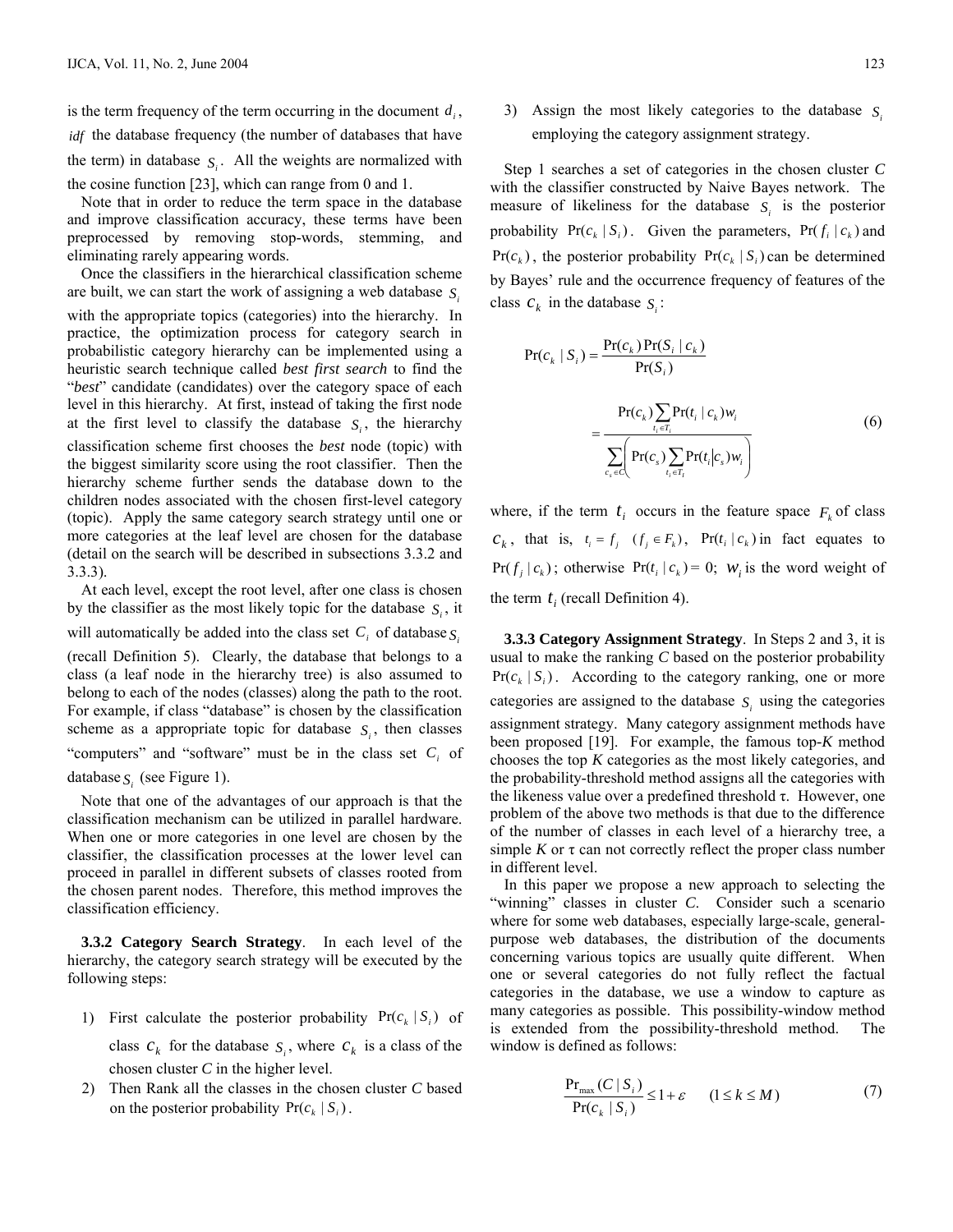$$
\frac{\Pr(c_k \mid S_i)}{\Pr_{\text{max}}(C \mid S_i)} \ge 1 - \varepsilon \tag{8}
$$

where  $Pr_{max}(C | S_i)$  is the maximum of the posterior probabilities of all the classes in cluster  $C$ , and  $\varepsilon$  is the parameter of window size. As long as the posterior probability of category  $c_k$  satisfies all of the above conditions, category  $c_k$  will be chosen as the appropriate category for the database  $S_i$ .

 The size of the window for selection of categories which are considered relevant to the content of the database depends greatly on the window parameter ε. Using huge windows means expensive computation but small ones discard possible valuable categories. Therefore, ε is a sensible parameter for classification accuracy. We ran a number of experiments to determine its appropriate value in Section 5.

#### **4 Experiment**

#### **4.1 Testbed**

 To evaluate our database classification techniques, we first need to obtain hierarchical classified text data. Our testbed was based on artificial data set which is the Reuters 21578 Distribution 1.0 [18].

 **The Reuters 21578 distribution 1.0 data set.** This data set consists of 21578 articles, each of which has been manually labelled with one or more categories. Although topic categories have not been organized with a hierarchical structure, we still use the label information to construct a 3 layer hierarchy. In the hierarchy, 4 categories at *level-1* roughly correspond to economy, currency, commodity, and energy, and there are 5, 5, 6 and 2 topics, respectively, as the topics of *level-2* (see Table 2). Ninety-three topic categories are extracted from 135 financial topic categories as the topics of the leaf level. Except for the vertical parent-child connection of different levels, we added some horizontal logic "AND" relationships among the classes at the same level. In order to get the most representative feature space for each topic category at the leaf level, for those categories which have the logic relationship with other same-level categories, we intentionally select some articles which are labelled with two correlative topic tags as the training data for these topics.

Tables 3 and 4 show some statistics of Reuters dataset.

 Database classification is made up of two phases: training phase and test phase. To guarantee enough labelled training documents for Naive Bayes learning, a large set of documents with known category labels are used to build an initial probabilistic Bayesian model, and another set of data is used to identify optimal model parameters. Test data is used to hierarchically classify new databases.

#### **4.2 Experimental Setup**

To evaluate the database classification performance of our proposed classification methods, we considered a number of variations which are shown as follows:

Table 2: 3-level clusters of Reuters categories

| <b>ECONOMY</b>                                  |                                                     |  |  |  |
|-------------------------------------------------|-----------------------------------------------------|--|--|--|
| Level 2                                         | Nation, Person, Money, Price, Corporate             |  |  |  |
| Leaf                                            | bop, gnp, lei, jobs, income, interest, money-       |  |  |  |
| Level                                           | supply, money-fx, housing, install-debt, cpu,       |  |  |  |
|                                                 | earn, reserves, cpi, wpi, retail, ipi, inventories, |  |  |  |
|                                                 | trade, earn, acq                                    |  |  |  |
|                                                 | <b>CURRENCY</b>                                     |  |  |  |
| Level 2                                         | Ocean, America, Europe, Asia, Africa                |  |  |  |
| Leaf                                            | dir, can, saudriyal, yen, rand, dfl, lit, nkr, stg, |  |  |  |
| Level                                           | dmk                                                 |  |  |  |
|                                                 | <b>COMMODITY</b>                                    |  |  |  |
| Level 2                                         | Agriculture, Metallurgy, Non-Metal Industry,        |  |  |  |
|                                                 | Food, Farming                                       |  |  |  |
| Leaf                                            | barley, grain, corn, wheat, cotton, rice, iron-     |  |  |  |
| Level                                           | steel, platinum, copper, nickel, cold, lead,        |  |  |  |
|                                                 | silver, strategic-metal, tin, zinc, hog, carcass,   |  |  |  |
| livestock, pork-belly, l-cattle, wool, lumber,  |                                                     |  |  |  |
| plywood, alum, rubber, palladium, cocoa,        |                                                     |  |  |  |
| coffee, coconut, groundnut, meal-deed, oilseed, |                                                     |  |  |  |
|                                                 | orange, potato, sugar, tea, veg-oil, copra-cake,    |  |  |  |
|                                                 | oat, palm-oil, palmkernel, rape-oil, rapeseed,      |  |  |  |
|                                                 | sorghum, soy-meal, soy-oil, soybean, sun-oil,       |  |  |  |
|                                                 | sunseed, tapioca, ship                              |  |  |  |
| <b>ENERGY</b>                                   |                                                     |  |  |  |
| Level 2                                         | Oil, Gas                                            |  |  |  |
| Leaf                                            | crude, heat, fuel, gas, pet-chem, jet, naphtha,     |  |  |  |
| Level                                           | nat-gas, propane, ship                              |  |  |  |

Table 3: Statistics about the training dataset for Reuters databases

|                         | <b>Reuter Dataset</b> |
|-------------------------|-----------------------|
|                         | Training              |
| Number of documents     | 2850                  |
| Number of classes       | 90                    |
| Mean relevant documents | 32                    |
| per class               |                       |
| Mean words per document | 76                    |

| Table 4: Statistics about the test dataset for Reuters databases |  |  |  |
|------------------------------------------------------------------|--|--|--|
|------------------------------------------------------------------|--|--|--|

|              | <b>Reuter Dataset Test</b> | <b>Reuter Dataset Test</b> |
|--------------|----------------------------|----------------------------|
|              | (Small-Scale               | (Large-Scale               |
|              | databases)                 | databases)                 |
| Number of    | 45                         | 24                         |
| databases    |                            |                            |
| Documents    | $50 - 150$                 | $1000 - 2500$              |
| per database |                            |                            |
| Mean classes | 65                         | 38                         |
| per database |                            |                            |
| Mean words   | 13347                      | 402124                     |
| per database |                            |                            |

- 1) The effect of adding logic correlations among the classes at the same level.
- 2) The comparison of three different category assignment strategies (probability-window, probability-threshold,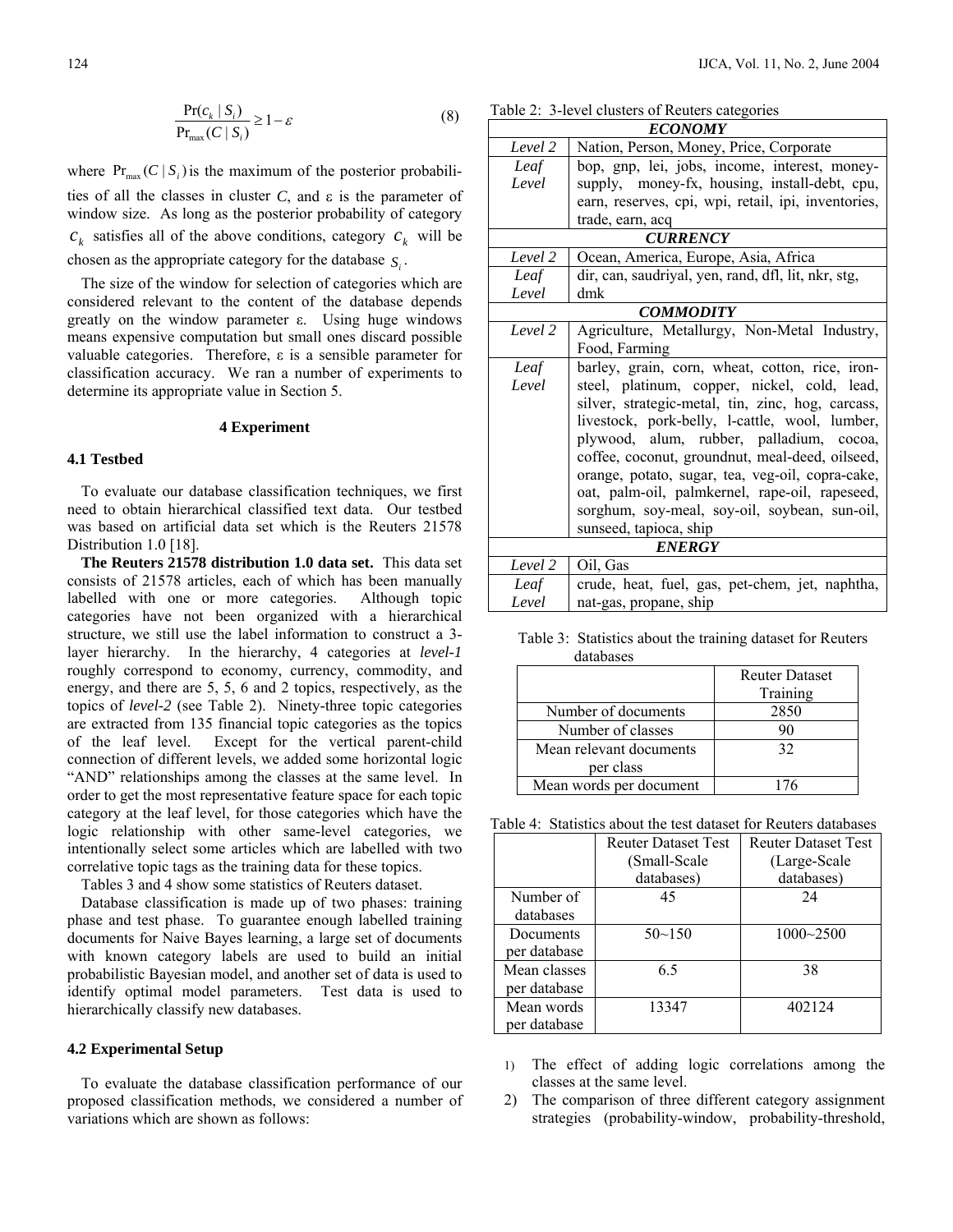and Top-K).

- 3) A hierarchy model vs a flat model.
- 4) The effects of various factors in database structure on classification performance.
	- a. The similarity measurement methods employed.
	- b. Database size.
	- c. The distribution of database clusters.

 We conducted experiments with the above variations, and evaluated the impact these aspects had on the final classification results.

#### **4.3 Evaluation Measurement**

 The effectiveness of database classification can be measured as recall *R* and precision *P*, which can be calculated by the following equations:

$$
R = \frac{\text{the number of categories that are correctly assigned to databases}}{\text{The number of categories that should be assigned to the database}}
$$
\n(9)

$$
P = \frac{\text{the number of categories that are correctly assigned to database}}{\text{The number of categories that are assigned to the database}} \tag{10}
$$

 To combine precision and recall into one number, *E* Measure is commonly used:

$$
E = 1 - \frac{2}{\frac{1}{P} + \frac{1}{R}}
$$
 (11)

where the value of *E* varies from 0 to 1, and is inversely related to selection performance. When P=R=1, selection performance is "perfect"and E=0.

For example, assume that database  $S_i$  has the documents of five topic categories (see Figure 1),  $D_i = \{$ computer, software, database, Internet, network}. There are six topic categories which are chosen by the database classification method. They are "computer", "software", "database", "platform", "programming", and "science", respectively. Only three categories in the returned category list are correct. The precision will then be  $0.5$  ( $P=3/6=0.5$ ), and the recall will be  $0.6$  $(R=3/5=0.6)$ . Finally, we get the database classification effectiveness with *E*=0.454.

 It should be noted that an "ideal" selection result is *R*=*P*=1. Unfortunately, precision and recall sometimes are antinomy to each other. When recall goes up, precision usually (though not always) goes down. Thus there exists the possible trade-off between recall and precision.

 The above evaluation methods will be used to estimate the database classification effectiveness in our experiments reported in Section 5.

#### **5 Experimental Results and Discussions**

#### **5.1 Accuracy for Different Category Assignment Methods**

 First we compare different category assignment methods with probability-window, probability-threshold, and Top-K in terms of selection accuracy. It is interesting to see how the variety of window parameter ε, threshold parameter τ, and class parameter *K* affects the classification performance. To see more clearly, we plot the accuracy curve in Figures 4 and 5.



Figure 4: The average e-measure value of the category assignment methods. (a) probability-window (ε ranges from 0.2 to 1); (b) probability-threshold (τ ranges from 0.2 to 0.8)



Figure 5: The average e-measure value of the Top-K category assignment methods

 In order to allow a fair comparison, we ran experiments over the Reuters databases with varying values of parameters ε and τ ranging from 0.2 to 1, and *K* being 1, 2, 3, respectively. As noted, for high value of window parameter ε, the classification scheme will have the databases assigned to more leaf nodes (topics), which may lead to high recall. But, as mentioned previously, it raises the shortcoming of low precision. These characteristics might affect the classification performance and the same would be expected for the probability-threshold and the Top-K methods. Therefore, the selection of the proper value for these parameters will be focused on the important tradeoff between precision and recall, namely, low E-Measure value.

 As seen in the accuracy results for Reuters testing dataset using our probability-window method, selection of the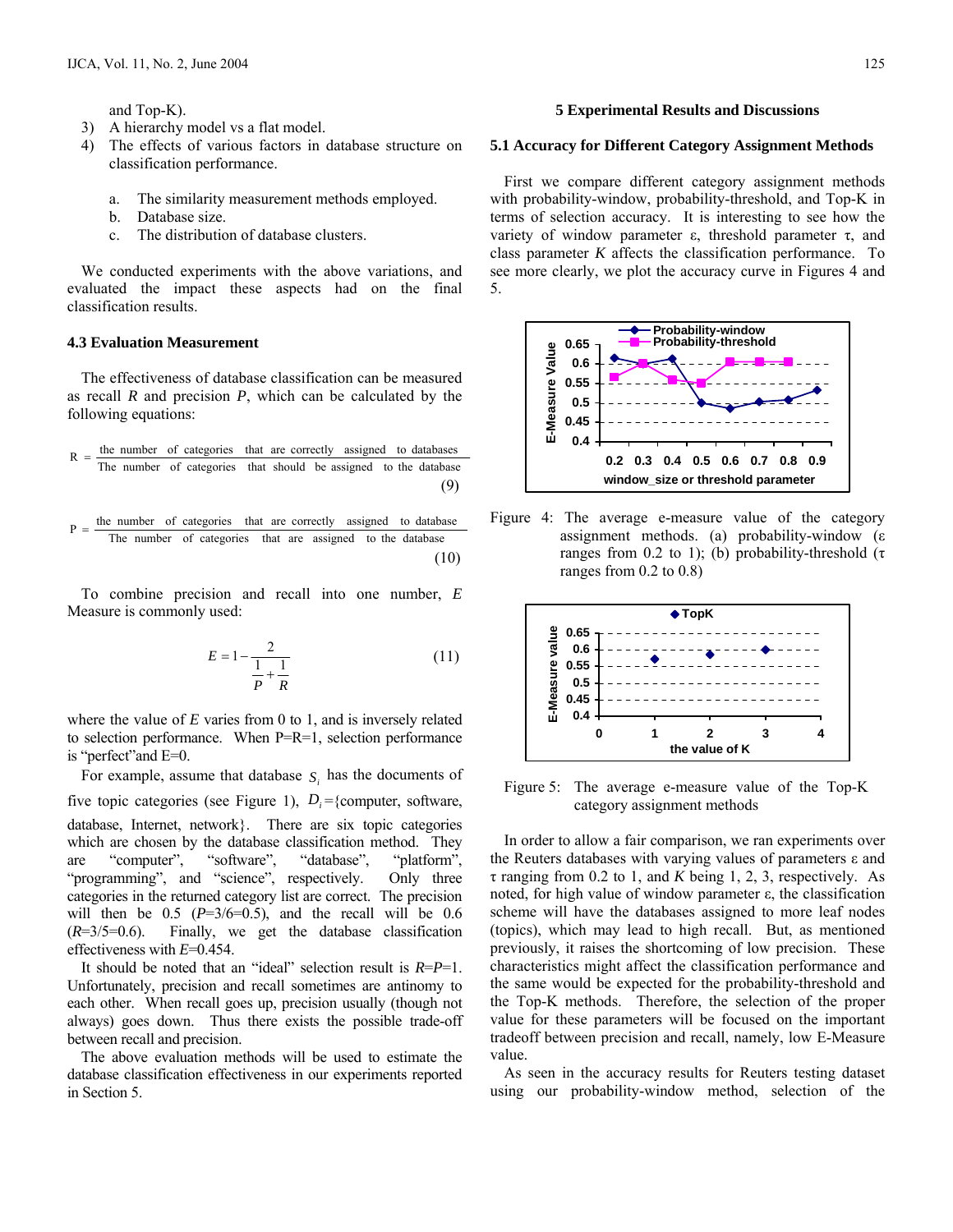appropriate window parameter ε can have a large impact on classification accuracy. When ε varies the range between 0.5 and 0.8, the results are significantly improved over the accuracy on the original testing dataset. It is understandable that the topic distributions in the database are uneven. Some topics have hundreds of documents in the database, but some topics only have a few or tens of documents. The irregular distributions make the size of the probability window broaden in order to cover the topics with a few documents within the window.

 By contrast, the probability-threshold and the Top-K seem virtually incapable of taking advantage of the hierarchical structure. In very few cases did we observe little improvement in the accuracy for the Top-K method. We conjectured that the possible reason for this drawback is that the Top-K method is too simple to completely reflect the complicated relationships between the classes in the hierarchy.

#### **5.2 The Effect of Logical Correlations Between the Classes.**

 We were also interested in the impact of adding logical relationships between the classes in the hierarchy on classification performance. As would be expected, the logical relationships between the classes are useful indicators of class relevance, which can help improve selection effectiveness. The classification results in Figure 6 show that when the right logical relationships are used for classification, classification performance increases by an average of 9.75 percent. This suggests that it is possible that the common features occurring in the related classes affect classification effectiveness to some extent. We note that the method of adding a logical relationship between the classes significantly outperforms the nonlogical method regardless of the number of features used. For the common feature vectors in the logic related classes, we used the minimum function (recall Equation 2) to decrease their impact on the classification. Experimental results proved our opinion that these features are not the best indicators to disinguish the classes, since they co-occur in one or more classes.

 During the experiments we employed an aggressive feature selection method to reduce the feature space to 50, 100, 150 and 200 features in order to observe the impact of the number of features on the classification performance. As noted, when feature selection was aggressively employed versus the case where all topic category features were used, the performance gains were particularly noticeable, with a statistically significant improvement. The greatest improvement was obtained in the range between 100~200 features for both logic and non-logic cases. By contrast, in both cases, beginning from the point of around 2000 features, 80 percent of the feature space, the performance starts to deteriorate in both cases. We conjecture that the reason for this shortcoming arises from the fact that ideal feature space should cover all the most representative features of the class, but the real-world feature space only approximates it. It is so-called biasvariance of classification. The small size of features helps lessen the suffering of the error associated with the variance, while the use of too many features makes the classification

very inaccurate, sometimes even resulting in poor overall performance.

 The results in Figure 6 show that an initial improvement occurs as the number of features is increased, and then a decrease in the accuracy as the number of features is increased too much. It is surprising that the greatest improvement can be obtained when 100 features are chosen for classification. One possible explanation is that the most distinguished features for the class could be contained in the top 100 features. For this reason, selecting a larger number of features for classification does not provide a great benefit, and may even degrade performance.



Figure 6: The average e-measure value for the effect of adding logic correlation between the classes

#### **5.3 The Accuracy of a Hierarchical Model and Flat Model on Classification Performance**

 To compare the difference between the hierarchy and the flat classification models, we began with an equivalent number of features (e.g., 100 features in each class) for each classifier. As can be seen in Figure 7, in some cases the hierarchical model is slightly better (window parameter $\varepsilon \in (0.5, 0.7)$ ), while in others (window parameter  $\varepsilon \le 0.5$  or  $\varepsilon \ge 0.7$ ) the flat approach wins. However, when an appropriate window parameter  $\varepsilon$  is chosen (e.g.,  $\varepsilon \in (0.6, 0.7)$ ), there is no apparent difference in overall classification performance. This may be due to the same feature spaces that we use for all the classes in both the hierarchical model and flat model. It suggests that classification performance is not the main reason we choose the hierarchical structure over the flat one.



Figure 7: The average e-measure for the hierarchy and flat models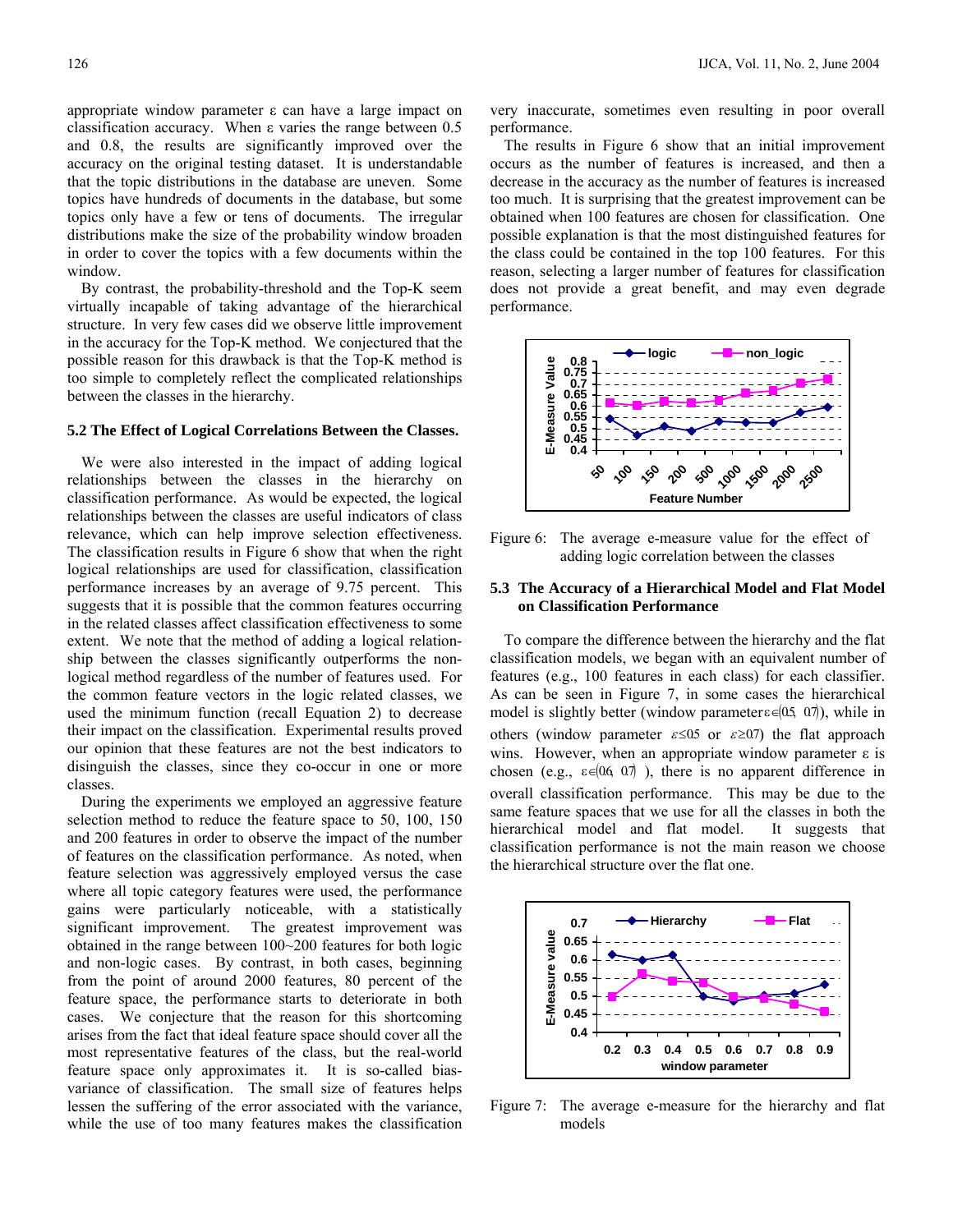As far as computational expense and running time, the hierarchy approach shows promise for scaling to larger topic domains. Since the classification in the hierarchy scheme is a filter method, the hierarchical category search algorithm makes dramatic reductions in the class search space and consequently shortens running time as well. In Table 5 it can be seen that, in a hierarchical structure with 91 topic categories, the searched topics are 25.375 categories on average using the hierarchical model, which is only 28.2 percent of the whole search space used by the flat model. Besides, the running time for classification is 12 CPU seconds due to parallel computation, 34.2 percent of the time used for the flat model. In terms of training time for constructing a hierarchy of Naive Bayes classifiers, the running time with 2,850 training documents was 1 hour 23 minutes in comparison with 4 hours 56 minutes for the flat approach. The above advantages indicate that the hierarchical model is generally more robust in database classification.

Table 5: Classification statistics of the hierarchy and flat models

|                         | Hierarchy Model  | Flat Model  |
|-------------------------|------------------|-------------|
| <b>Topic Categories</b> | 25.375           |             |
| Searched                |                  |             |
| Running Time in         | 12 (second)      | 35 (second) |
| Testing                 |                  |             |
| Running Time in         | 1hour 23 minutes | 4 hours 56  |
| Training                |                  | minutes     |

#### **5.4 The Effects of Various Factors in Database Structure on Classification Performance**

 Considering the special characteristics of database classification are different from text document classification, we also investigated various factors (e.g., the similarity measurement methods employed, database size and distribution of database clusters) in database structure that affect classification performance.

 **5.4.1 The Similarity Measurement Methods Employed**. Since each database is composed of documents with various topic categories, there are two similarity measure methods for database classification: *term-based* method and *documentbased* method. In the *term-based* method the measure of similarity for the database  $S_i$  with respect to the class  $c_k$ (recall Equation 6) is based on the occurrence frequency of features of the class  $c_k$  in the database  $S_i$ , while in the *document-based* method, the similarity of the database  $S_i$  is

based on the number of documents belonging to the class  $c_k$ . In practice, the *document-based* method is the variation of text document classification. We need to first classify each document in the database. The posterior probability  $Pr(c_k | d_i)$ can be computed by

$$
Pr(c_k | d_i) = \frac{Pr(c_k) Pr(d_i | c_k)}{Pr(d_i)}
$$
  
= 
$$
\frac{Pr(c_k) \sum_{t_i \in T_i} Pr(t_i | c_k) w_{ij}}{\sum_{c_s \in C} \left( Pr(c_s) \sum_{t_i \in T_i} Pr(t_i | c_s) w_{ij} \right)}
$$
(12)

where, if the term  $t_i$  occurs in the feature space  $F^c$  of class  $c_k$ , that is,  $t_i = f_j$   $(f_i \in F^c)$ ,  $Pr(t_i | c_k)$  in fact equates to  $Pr(f_i | c_k)$ ; otherwise  $Pr(t_i | c_k) = 0$ ;  $W_{ij}$  is the word weight of the term  $t_i$  in the document  $d_i$  (recall Definition 6). Therefore, the number of topic categories in the database  $S_i$  is equal to the number of topic categories of the documents in database  $S_i$ .

 During our experiment we ran each method with various feature sets. The performance variations are shown in Figure 8. It was easily noted that the *term-based* method performed better than the *document-based* method, with an average of 5.05 percent performance improvement. The bestperformance feature-number point for both methods was the 100-feature point, with the E-Measure values 0.497 and 0.527, respectively. This implicates that, for huge documents (note that in the *term-based* method, the database  $S_i$  is in fact assumed as a single large document with hundreds of thousands of words), Bayesian classifiers still have similar, or even better, classification performance than ordinary documents.



Figure 8: The average e-measure for different similarity measurement methods employed

 As for time cost and resource consumption, the *term-based*  method is far better than the *document-based* method since the database  $S_i$  is only regarded as a single large document. The

rough estimation of running time for the *term-based* method is about 15.2 seconds in comparison to 315.5 seconds for the *document-based* method. According to the above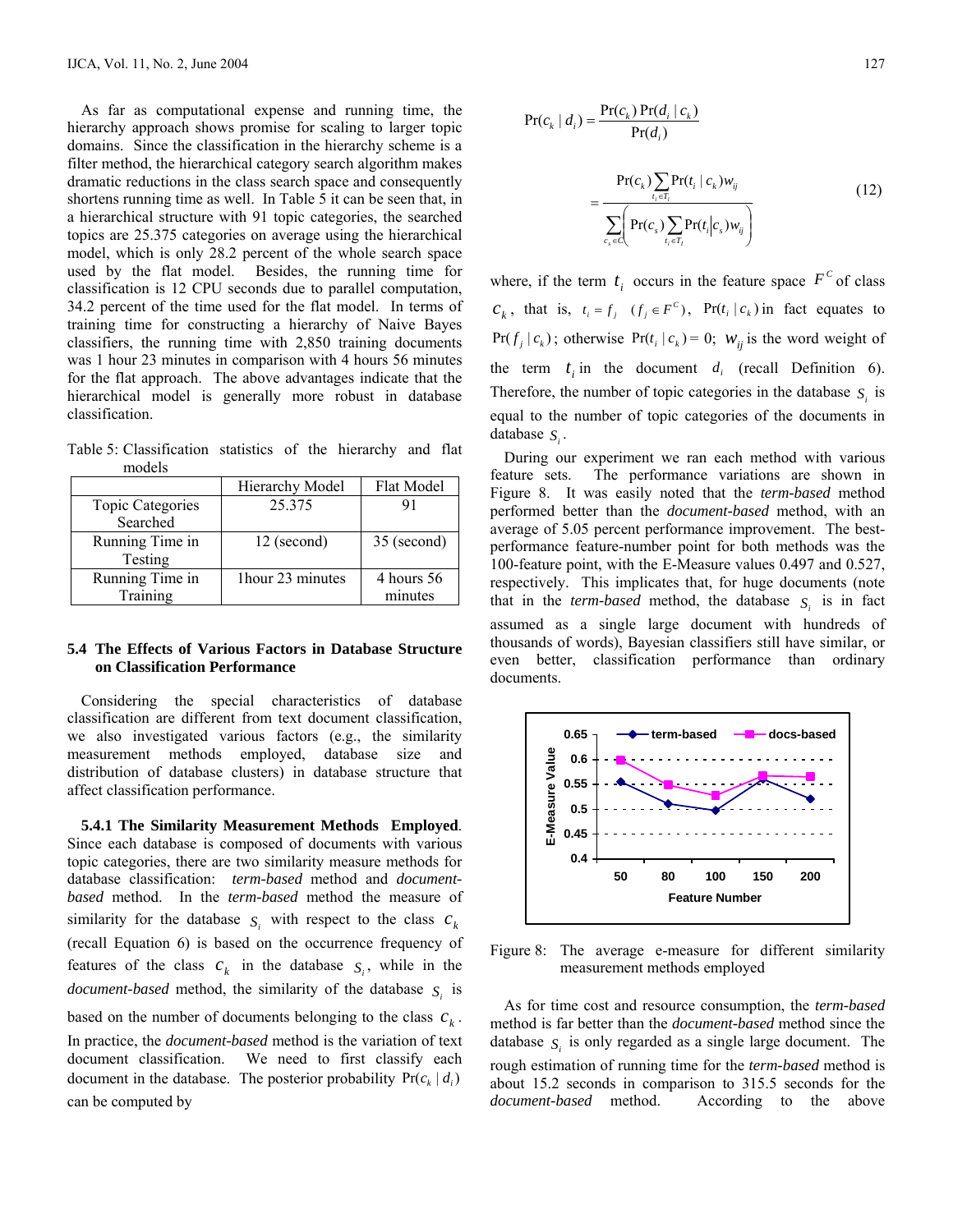observations, we deduce that the *term-based* method provides a more applicable and effective measurement for database classification.

 **5.4.2 The Effect of Database Size on Classification Performance**. Database size is one of the important factors for database structure. We ran the experiments with varioussize databases (see Table 4 for more information about the test databases).

 The first thing we noticed in Figure 9 was the difference of the best-performance feature number for various-size databases. The best-performance feature number increases with the database size. A possible reason is that large-scale databases contain a large number of documents with more topic categories (recall Table 4). It means that the classifiers in the hierarchy need more features to better distinguish various classes in the database.



Figure 9: The average e-measure for the database size

 The second thing we noticed, as described in Section 5.2, is the increase of the feature number tends to improve classification performance, but there are limits to that trend. In fact, beyond a certain point, the use of more features will lead to a diminished performance. Similar experimental results can be observed here. In both small-scale and large-scale database cases, performances seem to approach an arch. For small-scale databases, the best-performance feature number point is usually located at the range between 80-150 features, while the best-performance feature number for large-scale databases is at the range between 2,500-4,500 features.

 **5.4.3 The Effect of the Distribution of Database Clusters**. As mentioned previously, in the real world there exists two different types of databases, special-purpose databases and general-purpose databases. The main distinction between them is the distribution of subject domains in the databases. To determine the extent to which the distribution of topic categories affects classification performance, we conducted a number of experiments shown in Table 6 on these two types of large-scale test databases.

 In Figure 10 we noted that Bayesian classifiers perform better in general-purpose databases than in special-purpose databases in terms of capturing the distinctions between relevance and irrelevance for available topics. In the range between 3,500-4,500 features, the performances for both types of databases are very close. However, in other range of features, the classification accuracy for general-purpose databases significantly outperformed that for special-purpose databases. In some feature ranges (e.g., the range between 1,000-2,000 features), the performance gap even reaches 31.2 percent.

|              | <b>Reuter Dataset Test</b> | <b>Reuter Dataset Test</b> |
|--------------|----------------------------|----------------------------|
|              | (Special-Purpose           | (General-Purpose           |
|              | databases)                 | databases)                 |
| Number of    | 12                         | 12                         |
| databases    |                            |                            |
| The          | $1,000 - 2,500$            | $1,000 - 2,500$            |
| documents    |                            |                            |
| per database |                            |                            |
| Mean         |                            | 38                         |
| classes per  |                            |                            |
| database     |                            |                            |
| Mean words   | 201,062                    | 201,062                    |
| per database |                            |                            |

Table 6: Statistics about the test dataset for Reuters databases



Figure 10: The average e-measure for the distribution of database clusters

 A primary cause of this phenomenon is the problem of classification errors in the hierarchy. In Section 3.2.1 we discussed that, due to the trade-off between computation cost and classification accuracy, the feature space  $F$  of a class  $c_k$ only contains those most representative features for class  $c_k$ . The information loss in the feature space results in classification errors in the classification process. As described in Section 3.2.2, the features space  $F^c$  for the cluster *C* is the combination of the feature spaces of a subset of child classes in the lower level (recall Definition 1). Classification error for cluster *C* is also the accumulation of all classification errors of the child classes. When classification error of a class reaches beyond-error tolerance, the classification performance will rapidly degrade. Since general-purpose databases contain the documents with more topic domains than special-purpose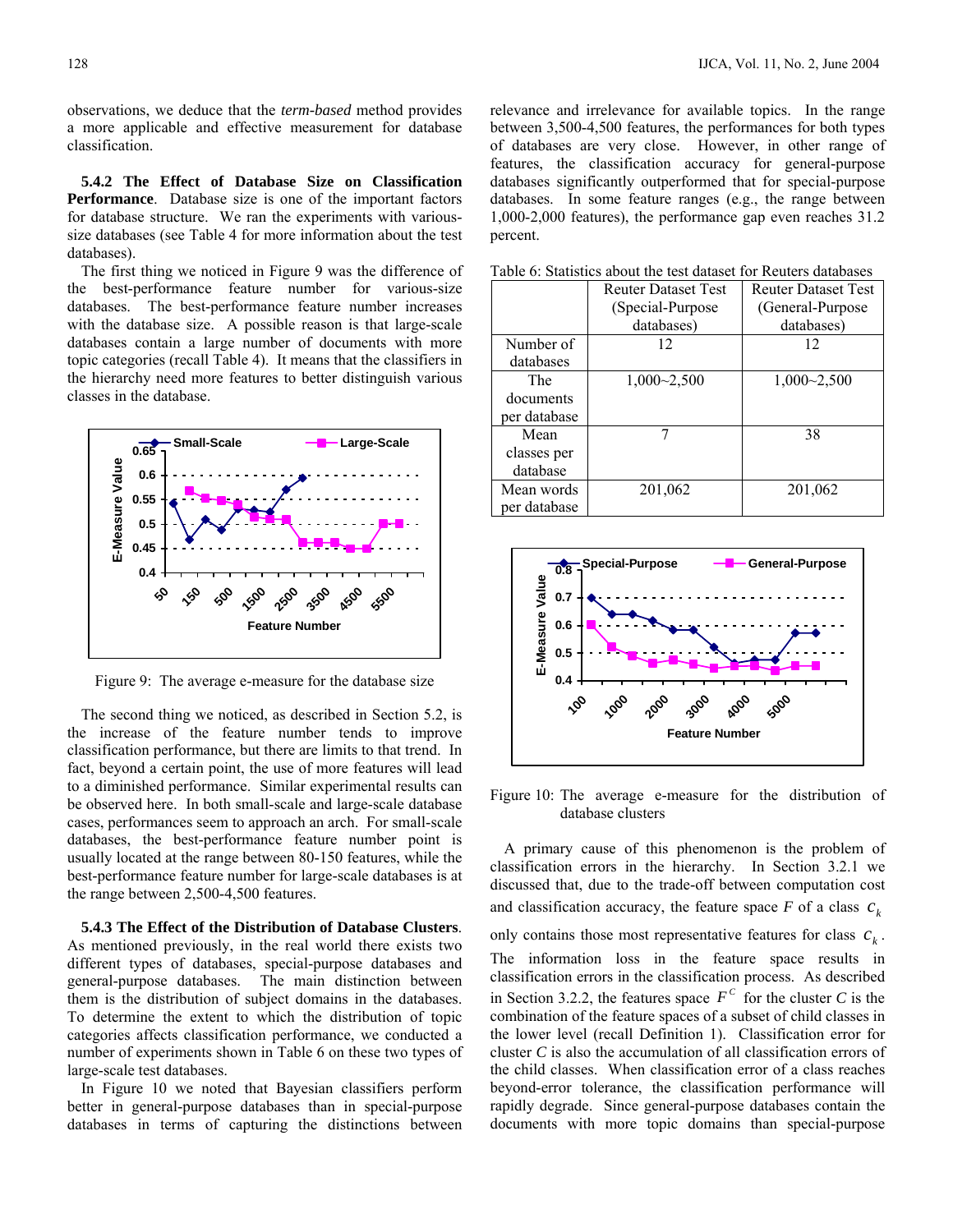databases, they provide more category room, which helps alleviate to some extent the problem of classification errors in the hierarchy.

#### **6 Conclusions and Future Work**

 With the proliferation of online information resources on the Internet, the problem of database selection has become a challenging issue for searching multiple, distributed web databases. The work described in our paper explores the use of hierarchical structure in order to resolve the difficulty. Within a probabilistic framework, our hierarchical classification approach takes the logical relationships between the classes in the hierarchy and the special characteristics of databases into consideration. The experimental results have proved that this approach is effective and drastically reduces search space, while also helping to improve accuracy in many cases. Moreover, we presented a new category assignment strategy that could assign more "winning" topic categories into the database thus outperforming two other common assignment approaches on classification effectiveness.

 Our future work on this research topic includes the following tasks. First, we wish to construct more accuracy models by using an optimal Bayesian network learning algorithm, which will allow us to obtain further advantages in efficiency in the hierarchical approach. Second, we will further investigate the work on feature selection, especially how to effectively discriminate the features of topic categories at higher levels in the hierarchy. In this paper we simply combine the feature spaces of child classes at lower levels, which we expect to improve in future work. More importantly, we intend to apply this approach to a wider variety of text datasets. Our present work is conducted only on small hierarchies of topics extracted from the Reuters datasets. We hope that these techniques can also effectively tackle complex problems in a vast web environment.

#### **Acknowledgement**

 This research was supported by a large grant from the Australian Research Council under contract DP0211282. We would also like to thank the anonymous reviewers for many valuable comments and suggestions that have improved the quality of this paper.

#### **References**

- [1] C. Apte, F. Damerau, and S. M. Weiss, "Automated Learning of Decision Rules Text Categorization," *ACM Transactions on Information System*, 12(3):231-251, July, 1994.
- [2] R. A. Botafogo, "Cluster Analysis for Hypertext Systems," Proc. Of the  $16<sup>th</sup>$  Annual International ACM/SIGIR Conference on Research and Development in Information Retrieval, Pittsburgh, PA, pp. 116-125, 1993.
- [3] R. Burgin, "The Retrieval Effectiveness of Five Clustering Algorithms as a Function of Indexing

Exhaustiveness," *Journal of the American Society for Information Science*, 46(8):562-572, 1985.

- [4] H. Chen, P. Hsu, R. Orwig, L. Hoopes, and J. F. Nunamaker, "Automatic Concept Classification of Text from Electronic Meetings," *Communication of the ACM*, 37(10):56-73, October, 1994.
- [5] H. Chen, C. Schuffels, and R. Orwig, "Internet Categorization and Search: A Self-Organizing Approach," *Journal of Visual Communication and Image Representation*, 7(1):88-102, 1996.
- [6] S. Deerwester, S. Dumais, G. Furnas, T. Landauer, and R. Harshman, "Indexing by Latent Semantic Analysis," *Journal of the American Society for Information Science*, 41(6):391-407, 1990.
- [7] S. T. Dumais, "Latent Semantic Indexing (LSI) and TREC-2)," Proc. Of the Second Text Retrieval Conference (TREC-2), Gaithersberg, Maryland, pp. 105-115, 1993.
- [8] A. EI-Hamdwchi, P. Willett, "Comparison of Hierarchical Agglomerative Clustering Methods for Document Retrieval Systems," *Journal of Information Science*, 13:361-365, 1989.
- [9] B. Everitt, *Cluster Analysis*, Second Edition, Heinemann Educational Books, London, England, 1980.
- [10] P. H. Fisher, "Knowledge Acquisition via Incremental Conceptual Clustering," *Machine Learning*, 2:139-172, 1987.
- [11] S. Gauch, G. Wang and M. Gomez, "Profusion: Intelligent Fusion from Multiple, Distributed Search Engines," *Journal of Universal Computer Science,*  2(9)637-649, Sept. 1996.
- [12] A. Griffiths, L. A. Robinson, and P. Willett, "Hierarchic Agglomerative Clustering Methods for Automatic Document Classification," *Journal of Documentation*, 40(3):175-205, 1984.
- [13] W. R. Hersh, C. Buckley, T. J. Lenone and D. H. Hickam, "OHSUMED: An Interactive Retrieval Evaluation and New Large Test Collection for Research", Proc. the  $17<sup>th</sup>$  Annual International ACM/SIGIR Conference on Research and Development in Information Retrieval, Dublin, Ireland, pp. 192-201, 1994.
- [14] W. Huang and R. Lippman, "Network Net and Conventional Classifier," Proc. IEEE Conference on Neural Information Processing System-Natural and Synthetic, Boulder, CO, November 1987.
- [15] P. G. Ipeirotis, L. Gravano, M. Sahami, "Probe, Count, and Classify: Categorizing Hidden Web Databases," Proc. of the 2001 ACM SIGMOD International Conference on Management of Data, Santa Barbara, California, United States, pp. 67 – 78, 2001.
- [16] D. D. Lewis, "Naive Bayes at Forty: The Independence Assumption in Information Retrieval," Proc. of EDML-98, Chemnitz, Germany, 1998.
- [17] D. D. Lewis, R. E. Schapire, J. P. Callen, and R. Papka, "Training algorithms for linear text classifiers," Proc. of the 19<sup>th</sup> Annual International ACM/SIGIR Conference